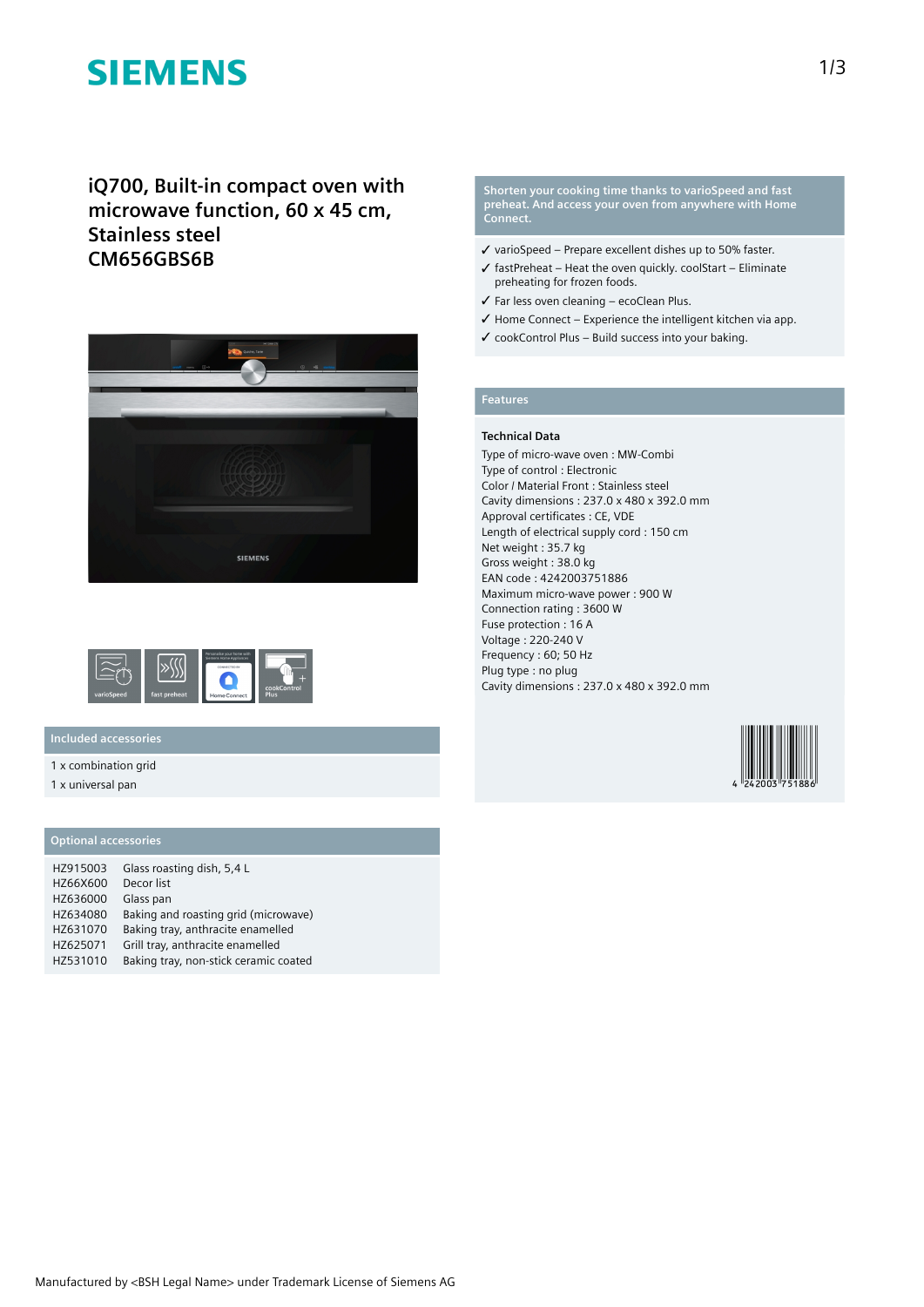# **SIEMENS**

# iQ700, Built-in compact oven with microwave function, 60 x 45 cm, **S t a i n l e s s s t e e l CM656GBS6B**

### **Features**

#### **Design**

- 3.7" TFT touchDisplay
- Drop down oven door, softClose, softOpen
- 
- ●<br>● Cavity inner surface: enamel anthracite
- LED light, Light on/off when door opened/closed
- 3 shelf positions
- Stainless steel control dial
- Bar handle
- We recommend you to choose complementary products within IQ700, in order to assure an optimal design combination of you r Built-In appliances.

#### **F e a t u r e s**

- Intelligent microwave inverter technology: For optimised results maximum output power will be regulated to 600 W when used in longer operation for gentler cooking.
- Digital temperature display with proposal
- Actual temperature display Heating-up indicator
- Control panel lock
- Automatic safety switch off Residual heat indicator Start button Door contact switch
- WLAN Home connect enabled
- cookControl Plus
- Electronic oven clock timer
- Integral cooling fan

#### **Cleaning**

- EcoClean Direct : ceiling, back panel, side liners
- ecoClean programme

#### **Programmes/functions**

- Compact oven with microwave with 13 main functions heating methods: 4D hot air, hotairGentle, conventional top & bottom heating, Conventional heat Gentle, hot air grilling, full width grill, half width grill, Pizza setting, coolStart, bottom heat, low temperature cooking, keep warm, plate warming
- Additional heating methods with microwave: Microwave, Combi microwave variable
- $\bullet$  Max. Power: 900 W; 5 Microwave power settings (90 W,180 W,360 W,600 W,900 W)
- Fast preheat

#### **A c c e s s o r i e s**

- 1 x combination grid, 1 x universal pan
- Performance/technical information

### • Cavity volume: 45 litres

- Temperature range 30 °C 275 °C
- Power cord length 150 cm Cable length
- Total connected load electric: 3.6 KW
- Nominal voltage: 220 240 V
- Appliance dimension (hxwxd): 455 mm x 594 mm x 548 mm
- $\bullet$  Niche dimension (hxwxd): 450 mm 455 mm x 560 mm 568 mm x 550 mm
- Please refer to the dimensions provided in the installation manual